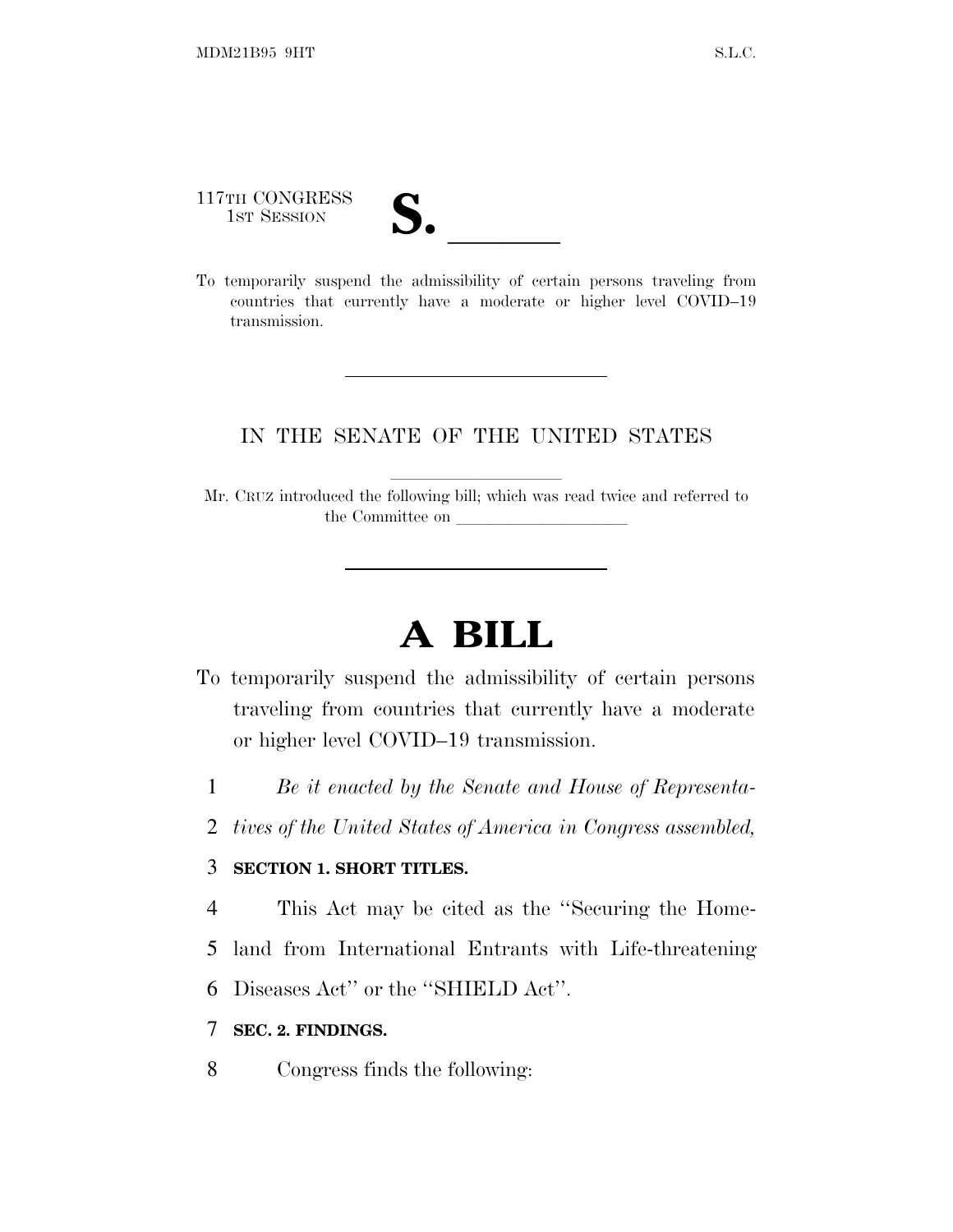(1) On March 20, 2020, the Centers for Dis- ease Control and Prevention issued an order (re- ferred to in this section as the ''title 42 expulsion order'') pursuant to sections 362 and 365 of the Public Health Service Act (42 U.S.C. 265 and 268), which authorizes the Surgeon General to prohibit the introduction of certain persons into the United States from countries where an outbreak of a com- municable disease, such as the deadly COVID–19 pandemic, exists when necessary to protect the pub-11 lic health from such disease. (2) The title 42 expulsion order was extended on April 20, 2020, and later amended on May 19, 2020, to further extend the duration of such expul- sions, subject to monthly review. (3) In 2020, U.S. Border Patrol made 382,374 title 42 expulsions to protect the United States from 18 further introduction of COVID–19. (4) In January 2021, the Biden administration,

 acting ''swiftly and aggressively to combat coronavirus disease 2019'', issued proclamations sus- pending entry into the United States of travelers from the United Kingdom, the Republic of Ireland, and many other countries.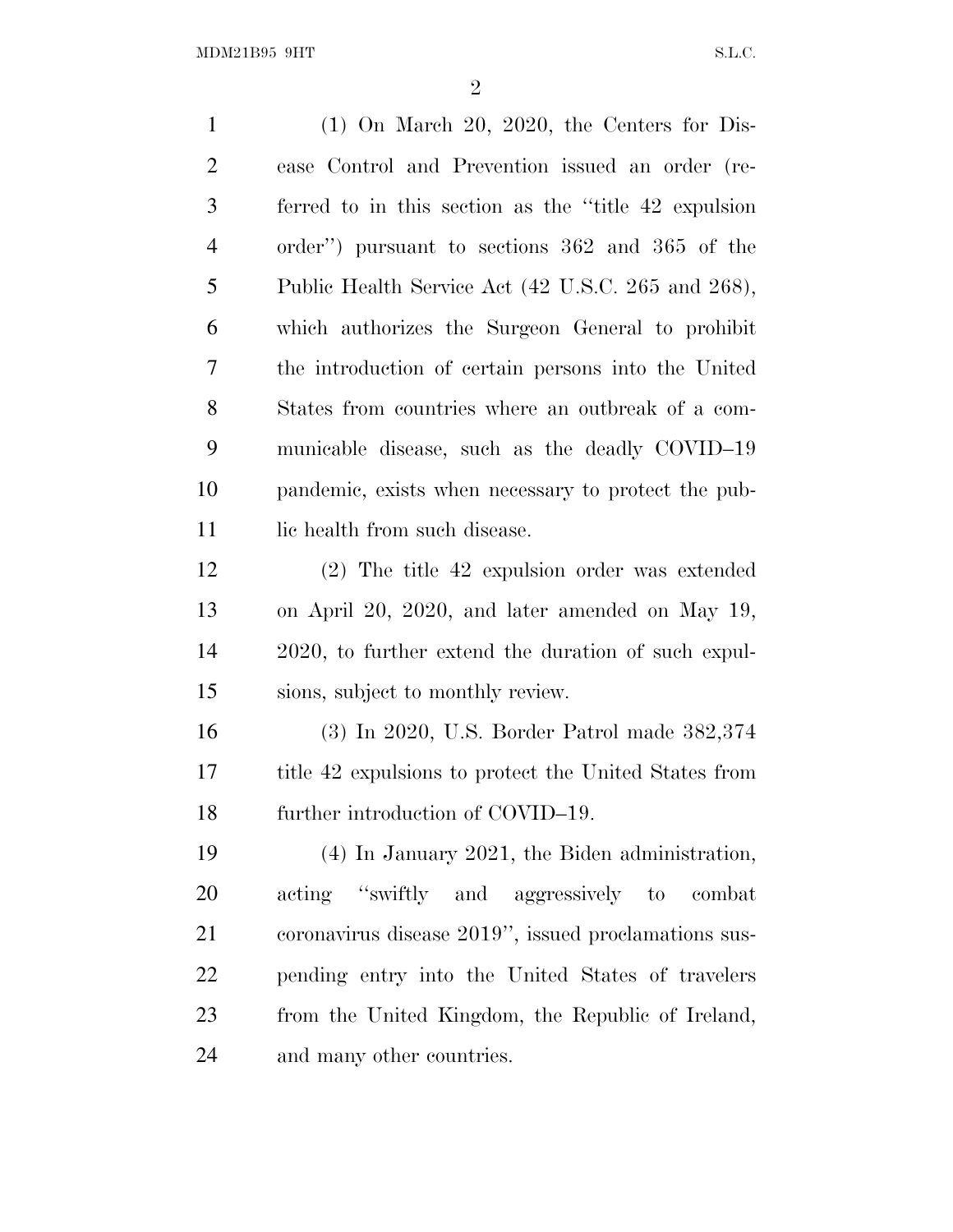(5) As of June 14, 2021, Mexico, Honduras, and Guatemala each had sufficiently high new inci- dents of COVID–19 to receive a COVID–19 Risk Assessment Level 3 (high) rating by the Centers for Disease Control and Prevention, which is the same level of COVID–19 risk as many of the countries from which entry is suspended to travelers under the Biden administration proclamations, including the United Kingdom, the Republic of Ireland, and other countries.

 (6) Staggering numbers of migrants are flood- ing across the international border between the United States and Mexico, resulting in a humani- tarian, public safety, and national security crisis. During the first 5 months of 2021, U.S. Border Pa- trol had more than 687,854 encounters with undocu- mented migrants at the Southwest border, with un- documented migrants from Mexico and the Northern Triangle countries accounting for 569,298 of those encounters, or roughly 83 percent of the total. Dur- ing April 2021, U.S. Border Patrol encountered more aliens along the Southwest border than during any other month since 2001.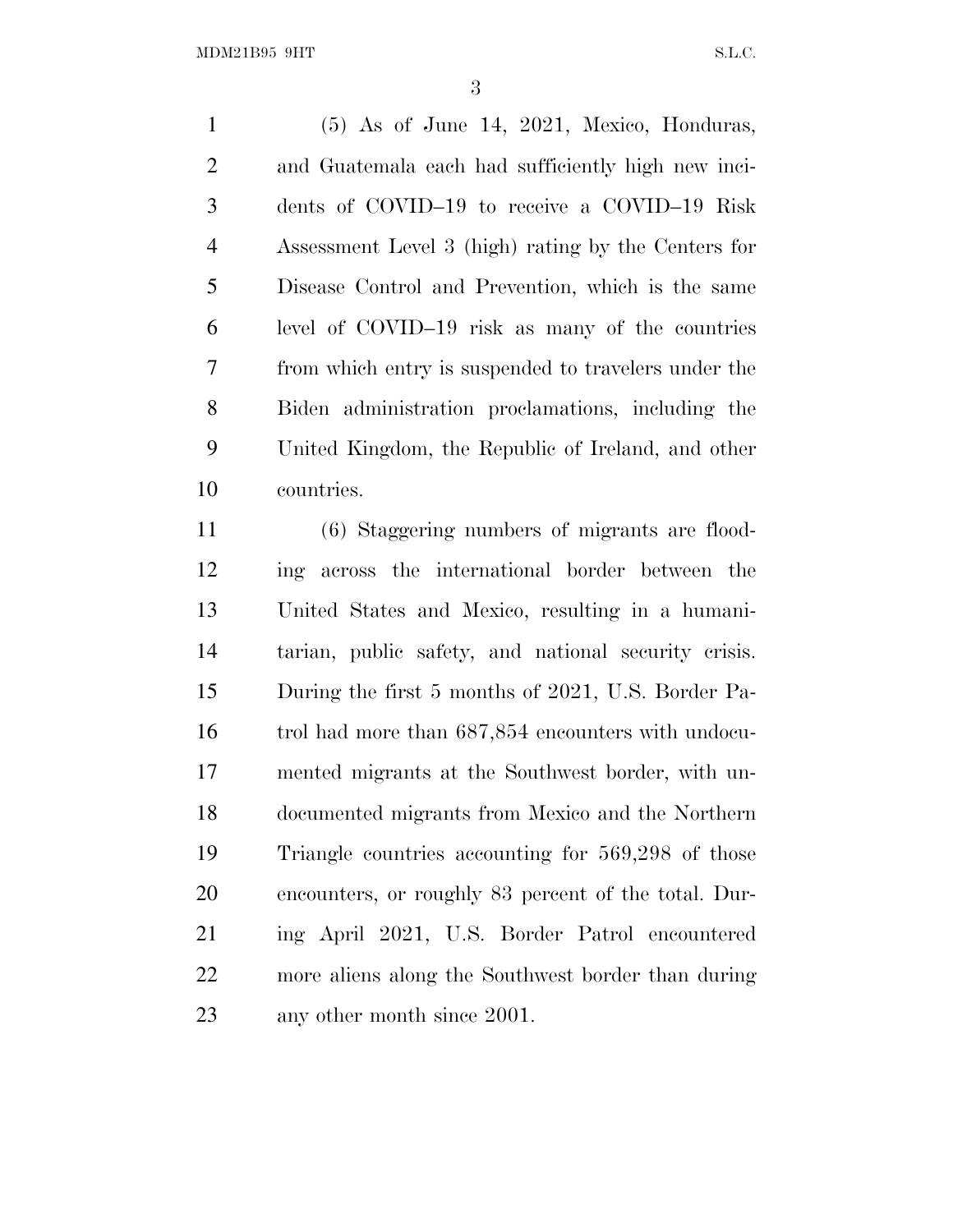| $\mathbf{1}$   | (7) News outlets have reported that the Biden         |
|----------------|-------------------------------------------------------|
| $\overline{2}$ | administration will shortly end the necessary and ef- |
| 3              | fective title 42 expulsion policy.                    |
| $\overline{4}$ | $(8)$ As countries continue to pose a high risk of    |
| 5              | transmission of COVID-19, the Biden administra-       |
| 6              | tion should continue to exercise the expulsion au-    |
| 7              | thority granted under section 362 of the Public       |
| 8              | Health Service Act (42 U.S.C. 265) to "prevent fur-   |
| 9              | ther spread of the disease".                          |
| 10             | SEC. 3. DEFINED TERM.                                 |
| 11             | In this Act, the term "covered person"—               |
| 12             | $(1)$ except as provided in paragraph $(2)$ , means   |
| 13             | any person traveling to the United States from Can-   |
| 14             | ada or Mexico (regardless of the country of origin of |
| 15             | such person)—                                         |
| 16             | (A) who would be introduced into a con-               |
| 17             | gregate setting in a land or coastal port of          |
| 18             | entry or U.S. Border Patrol station at or near        |
| 19             | the United States border with Canada or with          |
| 20             | Mexico; and                                           |
| 21             | $(B)(i)$ whose country of origin—                     |
| 22             | (I) is not categorized by the Centers                 |
| 23             | Disease Control and Prevention<br>for<br>as           |
| 24             | COVID-19 Risk Assessment Level 1 (low);               |
| 25             | <sub>or</sub>                                         |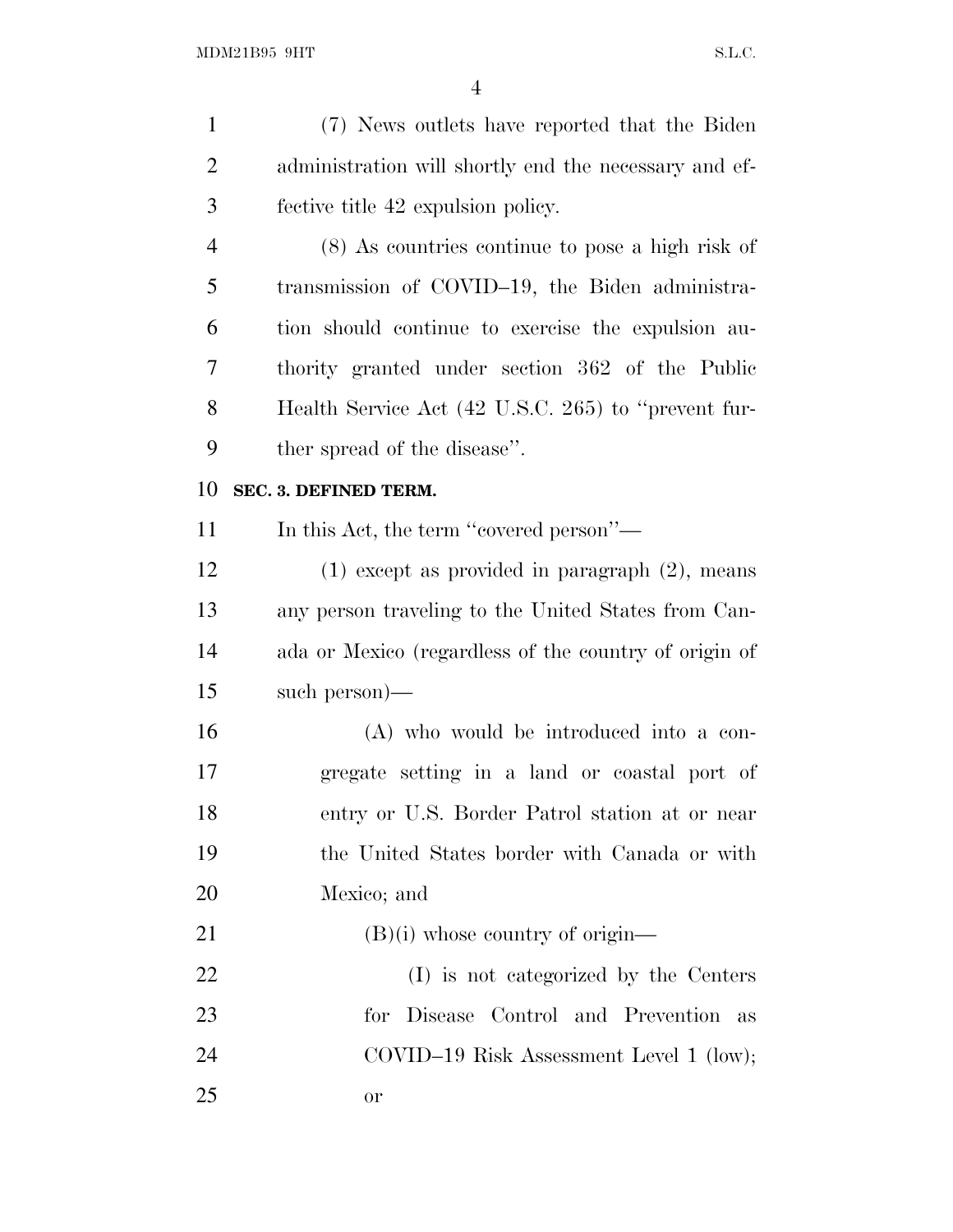| $\mathbf{1}$   | (II) does not have COVID-19 vac-                 |
|----------------|--------------------------------------------------|
| $\overline{2}$ | cination rates that are substantially similar    |
| 3              | to or higher than such rates in the United       |
| $\overline{4}$ | States; or                                       |
| 5              | (ii) who, at any time during the previous        |
| 6              | 30 days, was present in a country that—          |
| 7              | (I) is not categorized by the Centers            |
| 8              | for Disease Control and Prevention as            |
| 9              | $\text{COVID-19 Risk Assessment Level 1 (low);}$ |
| 10             | <b>or</b>                                        |
| 11             | (II) does not have COVID-19 vac-                 |
| 12             | cination rates that are substantially similar    |
| 13             | to or higher than such rates in the United       |
| 14             | States; and                                      |
| 15             | $(2)$ does not include—                          |
| 16             | (A) United States citizens;                      |
| 17             | (B) United States lawful permanent resi-         |
| 18             | dents;                                           |
| 19             | (C) any spouse or child of a person de-          |
| 20             | scribed in subparagraph $(A)$ or $(B)$ ;         |
| 21             | (D) members of the United States Armed           |
| 22             | Forces and associated personnel, including any   |
| 23             | spouse or child of such member or personnel;     |
| 24             | (E) persons from a foreign country who—          |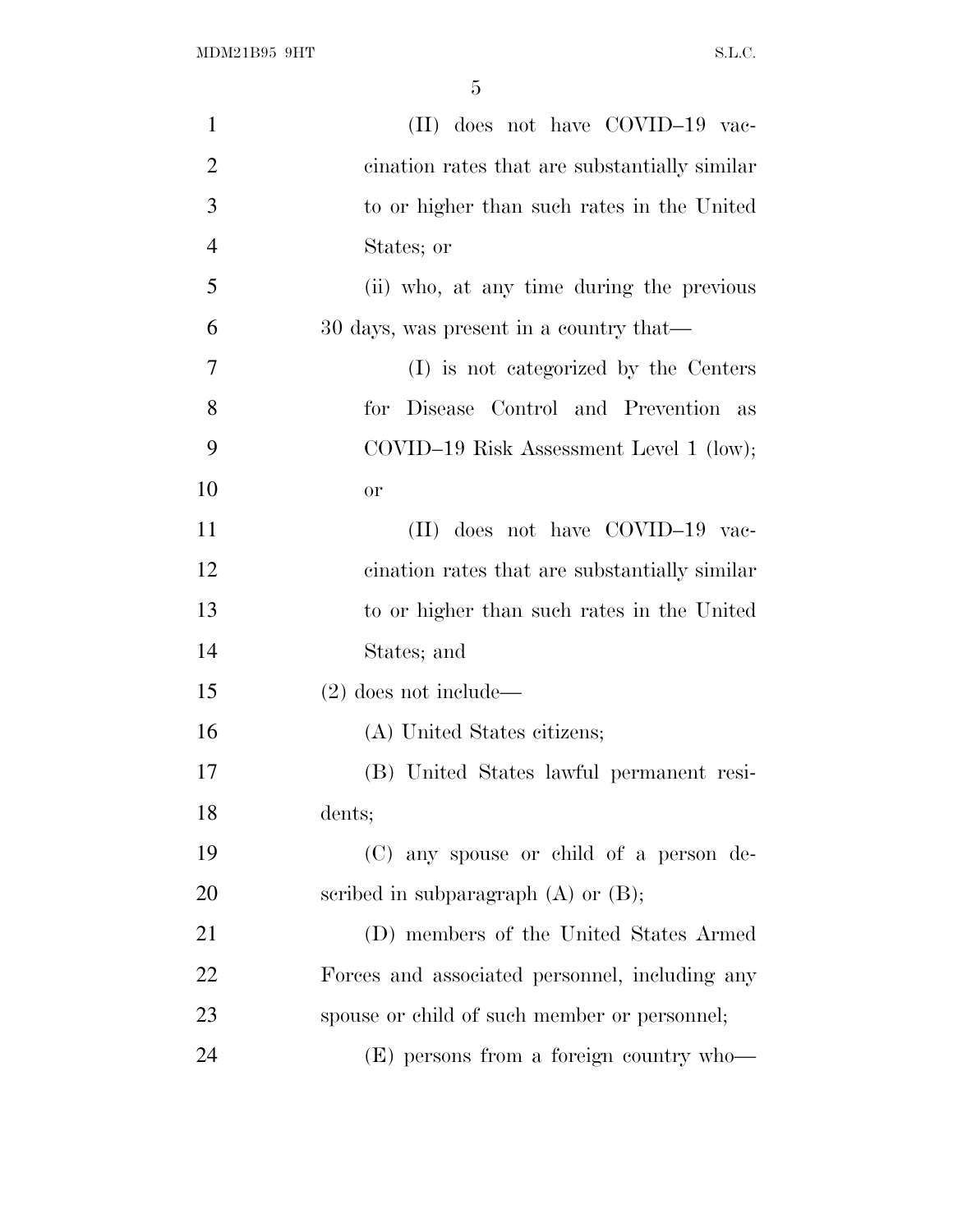| $\mathbf{1}$   | (i) arrive at a designated port of                       |
|----------------|----------------------------------------------------------|
| $\overline{2}$ | entry; and                                               |
| 3              | $(ii)(I)$ hold valid travel documents; or                |
| $\overline{4}$ | (II) are not otherwise subject to travel                 |
| 5              | restrictions under the visa waiver program;              |
| 6              | and                                                      |
| 7              | (F) persons whom the Secretary of Home-                  |
| 8              | land Security (or designee) determines, based            |
| 9              | on an individualized assessment that considers           |
| 10             | the totality of the circumstances, including sig-        |
| 11             | nificant law enforcement, officer and public             |
| 12             | safety, humanitarian, and public health inter-           |
| 13             | ests, should be excluded from the definition of          |
|                |                                                          |
| 14             | covered person under this Act.                           |
| 15             | SEC. 4. TEMPORARY SUSPENSION OF ADMISSIBILITY OF         |
| 16             | <b>COVERED PERSONS.</b>                                  |
| 17             | During the 1-year period beginning on the date of        |
|                | the enactment of this Act, the Secretary of Homeland Se- |
| 18<br>19       | curity shall-                                            |
|                | (1) suspend the admission and parole of all cov-         |
| 20<br>21       | ered persons into the United States;                     |
| 22             | $(2)$ minimize the time covered persons spend in         |
| 23             | a congregate setting, to the extent practicable; and     |
| 24             | (3) transport, or arrange for the transportation         |
| 25             | of, all covered persons from the United States to-       |